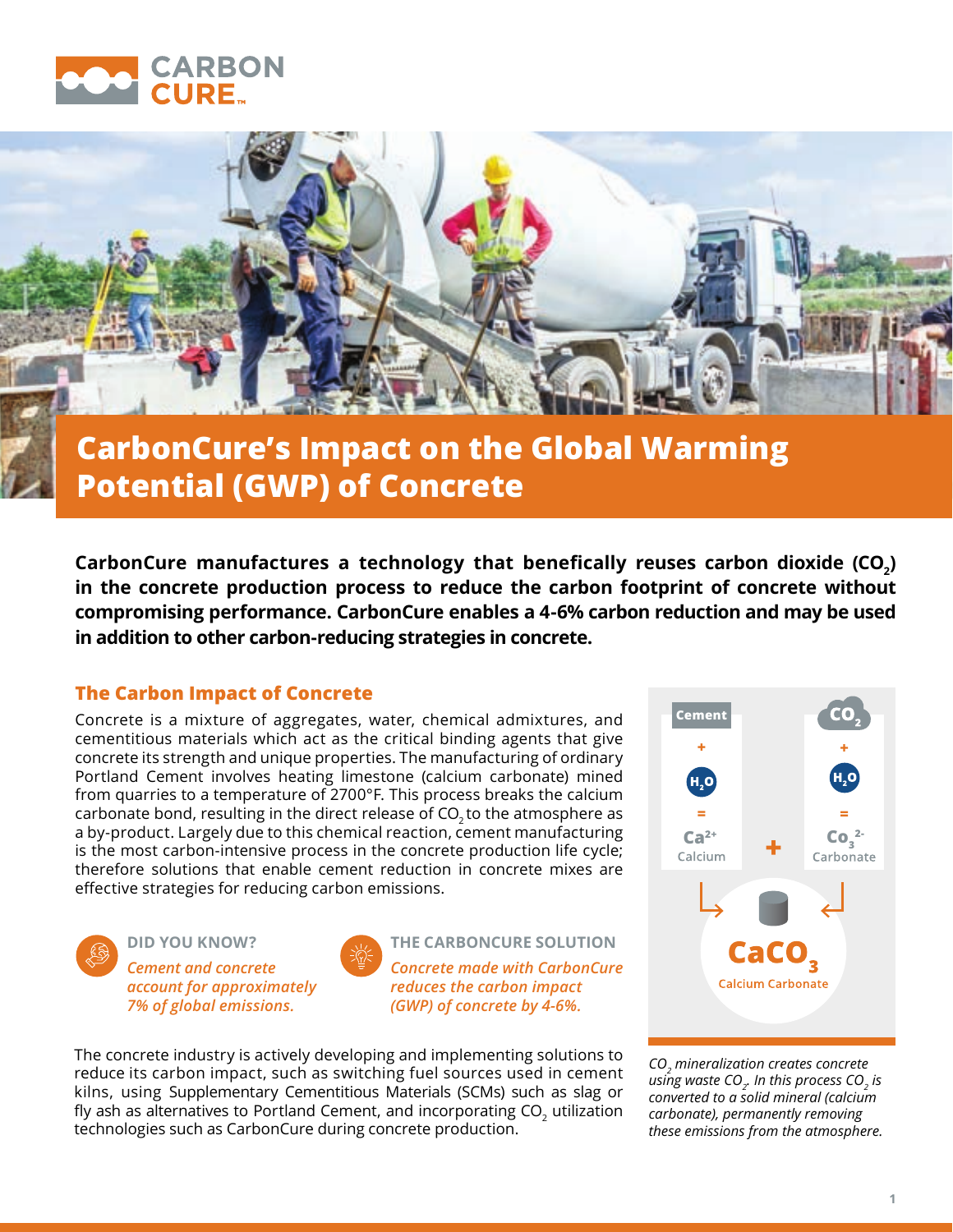# **The CarbonCure Concrete Technology**

CarbonCure is leading a global mission to reduce the carbon footprint of the built environment by using post-industrial CO<sub>2</sub> to improve the manufacturing process of concrete.

The CarbonCure Technology is installed in concrete plants to introduce CO<sub>2</sub> into fresh concrete. Once injected, the CO<sub>2</sub> undergoes a process known as  $CO<sub>2</sub>$ mineralization, where it converts into a solid mineral (calcium carbonate) and becomes permanently embedded in the concrete. CO<sub>2</sub> mineralization improves the concrete's compressive strength, enabling concrete producers to reduce cement content in their mixes and achieve further carbon reductions without compromising the concrete's quality.

## **Global Warming Potential (GWP) and Environmental Product Declarations (EPDs)**

Global Warming Potential (GWP) is a unit of measurement that assesses the quantity of  $CO<sub>2</sub>$  emissions ( $CO<sub>2</sub>e$ ) in the production of a particular building material using life cycle assessment methodologies that adhere to international standards.

An Environmental Product Declaration (EPD) is an independently verified transparency tool that provides comparable quantitative measurements of the life-cycle impacts of building materials. In addition to GWP, an EPD also measures a comprehensive range of environmental impacts including effects on the ozone layer and contribution to acid rain.

| This Environmental Product Declaration (EPD) reports the<br>impacts for 1 m <sup>2</sup> of ready mixed concrete mix, meeting the                                                  | <b>ENVIRONMENTAL IMPACTS</b>                                                                                                                                                 |                |  |  |
|------------------------------------------------------------------------------------------------------------------------------------------------------------------------------------|------------------------------------------------------------------------------------------------------------------------------------------------------------------------------|----------------|--|--|
| following apacifications:                                                                                                                                                          | Declared Product:                                                                                                                                                            |                |  |  |
| ASTM C94: Ready-Moad Concrete                                                                                                                                                      | Mix 34077501 x San Energiaco Plant 30 Plant<br>3N LN 4000 PSI 1" CO2 EF45 3-5SL<br>Compressive strength: 4000 psi at 28 days<br>Declared Unit: 1 m <sup>3</sup> of concessio |                |  |  |
| . UNSPSC Code 30111505: Ready Mix Concrete                                                                                                                                         |                                                                                                                                                                              |                |  |  |
| CSA A23.1/A23.2: Concrete Materials and Methods of<br>Concerte Construction                                                                                                        |                                                                                                                                                                              |                |  |  |
|                                                                                                                                                                                    |                                                                                                                                                                              |                |  |  |
| COMPANY                                                                                                                                                                            | Gobal Warming Potential (kg CCb-ed)                                                                                                                                          | 20             |  |  |
| <b>Central Concrete</b>                                                                                                                                                            | Ozone Depletion Potential (kp CFC-11-ed)                                                                                                                                     | <b>STEA</b>    |  |  |
| 255 Straiters Ave.<br>San Jose, CA 95126                                                                                                                                           | Acidification Potential (kg SO-ec)                                                                                                                                           | 172            |  |  |
|                                                                                                                                                                                    | <b>Batrophication Potential (kg N-eg)</b>                                                                                                                                    | o vs           |  |  |
| PI ANT                                                                                                                                                                             | Photochemical Ozone Oreation Potential (kg O-eg)                                                                                                                             | 177            |  |  |
| San Francisco Plant 30 Plant                                                                                                                                                       | Ablatic Decistion, non-focal (ig Sb-eq)                                                                                                                                      | 4.35.6         |  |  |
| 450 Amador St.                                                                                                                                                                     | <b>Abiatic Decistion, foxed (MA)</b>                                                                                                                                         | 700            |  |  |
| San Francisco, CA 94124                                                                                                                                                            | Total Waste Disposed from                                                                                                                                                    | 1.67           |  |  |
| FPD PROGRAM OPERATOR                                                                                                                                                               | Consumption of Deathweter (m3)                                                                                                                                               | 1.93           |  |  |
| <b>ASTM</b> International                                                                                                                                                          | Product Components: ratual aggregate (ASTM C33), crusted                                                                                                                     |                |  |  |
| 100 Barr Harbor Drive                                                                                                                                                              | aggregate (ASTM C33). Portland cernent (ASTM C150), size cernent<br>(ASTM C989), fir ash (ASTM C618), administratif (ASTM C494), batch                                       |                |  |  |
| West Combohorben, PA 19428                                                                                                                                                         |                                                                                                                                                                              |                |  |  |
| DATE OF ISSUE                                                                                                                                                                      | water (ASTM C1002)                                                                                                                                                           |                |  |  |
| 07/08/2019 (valid for 5 years until 07/08/2024)<br>ISO 21930:2017 Sustainability in Building Coratruction - Environmental Declaration of Building Products: serves as the core PCR |                                                                                                                                                                              |                |  |  |
|                                                                                                                                                                                    | PCR for Concrete, NSF International, February 2019 serves as the sub-category PCR                                                                                            |                |  |  |
|                                                                                                                                                                                    | Sub-category PCR review was conducted by Thomas P. Gloria . Industrial Ecology Consultants                                                                                   |                |  |  |
|                                                                                                                                                                                    | Independent verification of the declaration, according to ISO 14025:2008: [3] internal @ external                                                                            |                |  |  |
|                                                                                                                                                                                    | Third party verifier: Rite Schenck (rite(Qiere.org) . Institute for Environmental Research and Education                                                                     |                |  |  |
|                                                                                                                                                                                    | For additional explanatory material                                                                                                                                          |                |  |  |
|                                                                                                                                                                                    | Manufacture Representative: Patrick Frandey (PFrankryStus-concrete.com)<br>Software Toot CE Enterprise EPD Generator . Verification                                          |                |  |  |
|                                                                                                                                                                                    |                                                                                                                                                                              |                |  |  |
|                                                                                                                                                                                    |                                                                                                                                                                              |                |  |  |
|                                                                                                                                                                                    |                                                                                                                                                                              |                |  |  |
|                                                                                                                                                                                    |                                                                                                                                                                              |                |  |  |
|                                                                                                                                                                                    |                                                                                                                                                                              |                |  |  |
| <b>CENTRAL CONCRETE</b>                                                                                                                                                            | SAN FRANCISCO PLANT 30                                                                                                                                                       |                |  |  |
| 755 Stockhon Auto                                                                                                                                                                  |                                                                                                                                                                              | 450 Amador St. |  |  |

*A sample EPD published by CarbonCure concrete producer partner Central Concrete Supply Company, a business unit of U.S. Concrete, located in the San Francisco Bay Area, California.*

### **CarbonCure's Impact on GWP**

### **CarbonCure reduces embodied carbon emissions from concrete through two methods:**

- **1** Post-industrial CO<sub>2</sub> is directly injected into the concrete mix. Upon injection it chemically converts into a solid calcium carbonate mineral that is permanently embedded in the concrete.
- **2** CO<sub>2</sub> mineralization creates cement efficiencies, enabling the reduction of cementitious content while maintaining compressive strength and other concrete performance properties. This results in avoided embodied carbon emissions and therefore a lower GWP impact.



#### **Embodied Carbon**

The emissions from manufacturing, transportation, and installation of building materials.

#### **Operational Carbon**

The emissions from a building's energy consumption.